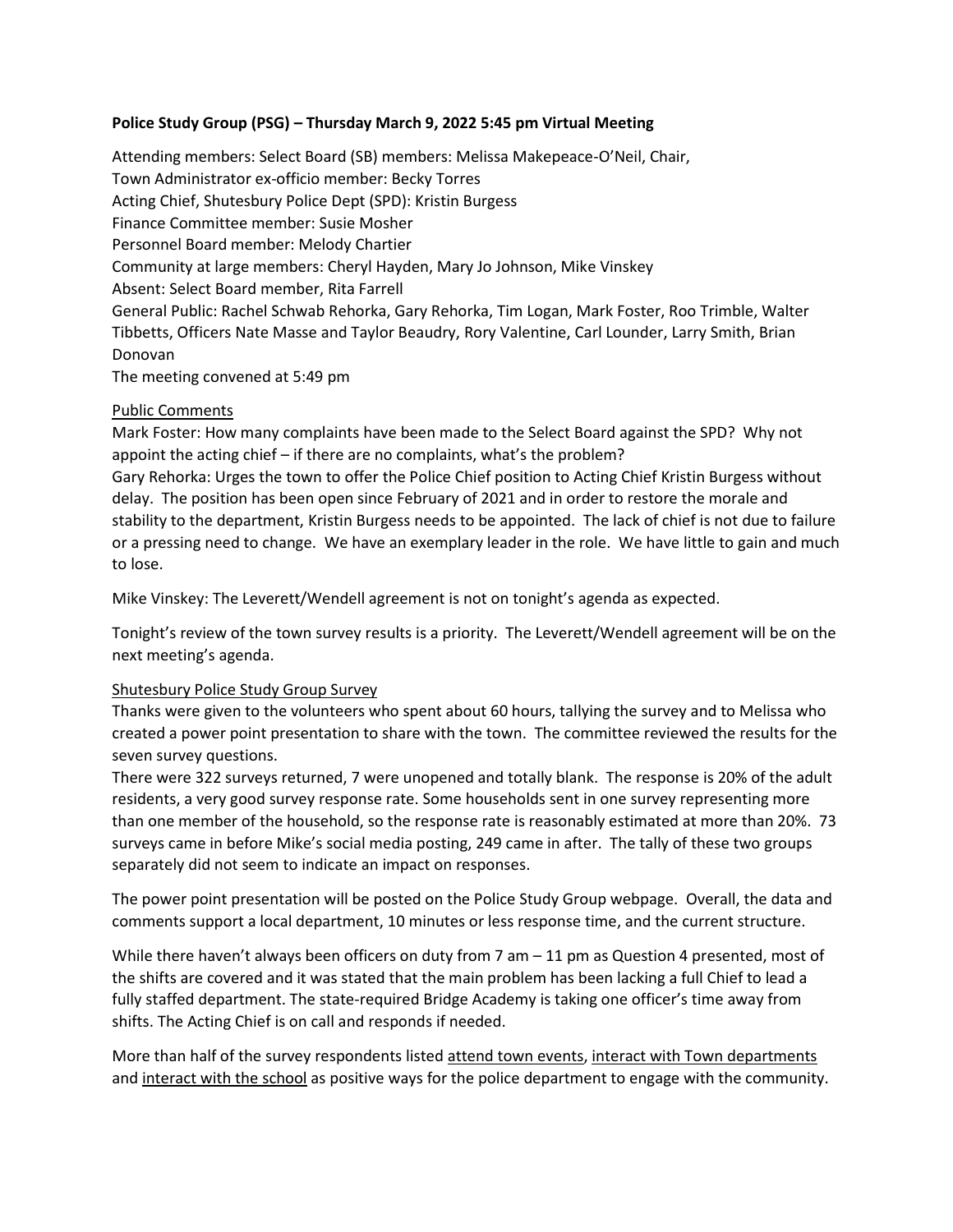The survey took a lot of time and energy to draft, tally and present. The data and comments showed thoughtful citizen responses. The response rate is four times the national average. Satisfied people don't always take the time to fill out a survey; the anonymity of the format allowed for people to voice their complaints, but there were very few negative comments. The positive results are a testament to the current members of the police department and to community policing they do.

The survey gives a look at other people's reality, other people's concerns regarding police services in Shutesbury. This information is important in considering the work and structure of the department. The comments and further data analysis may be of value to the SPD, similar to the experience the Montague police department found after their survey process.

The PSG work is not evaluative of the department; it is meant to examine alternative structures to find what would be best for the town.

### The Summary of the Police Interviews

The summary of the police interviews was the result of interviewing the four current officers on the SPD by Melissa and Susie. The interviewers agreed that the four officers felt very strongly about the positive leadership and direction of the department as reflected in the summary of comments.

The format of relaying the comments instead of creating data points was criticized as an inadequate process, relying on feelings instead of data. The results were termed, "meaningless." Whether this step met the charge of the committee was challenged. The point of view of the service providers is useful and the fact that the charge includes, "The police department will be partner in this review," is relevant.

In explaining the basis for the PSG charge to the officers during the interviews, it became very clear to Susie that our process has taken much too long and the end is no where in sight. The Select Board would need time to consider the PSG report and if they have changes to propose, town meeting to engage, agreements to work out and/or go through a hiring process, the undue stress and corrosive effect the delay has on the department is untenable.

The PSG charge may have not been well suited for a seven-member committee process. Susie would like to write up "What I learned During My Eight Months on the PSG" and let the Select Board decide what information they have/need to make their decisions. This point of view was agreed with and disagreed with by other members of the PSG.

It was decided that each member should write up what they think the next steps for the PSG should be. The written pieces should be emailed to the chair by March 21. She will send them out to the members to read, but not comment on, before our next meeting on March 24. A review of Open Meeting Law is available at https://www.mass.gov > doc > download

### Committee Best Practices

We discussed the role/problems of a committee member using social media as a platform to represent the committee's information. The PSG survey was developed in a democratic, committee manner with input and votes from its members. The NDS posting that represented information not voted to be included, was put out before deadline for citizens to return their forms. This compromised the survey as it was voted on and led to a situation where other members of the committee could not object due to Open Meeting Laws.

Some members doing committee work see it as something bigger than themselves and only act as a spokesperson when the committee gives permission to specifically represent some agreed upon